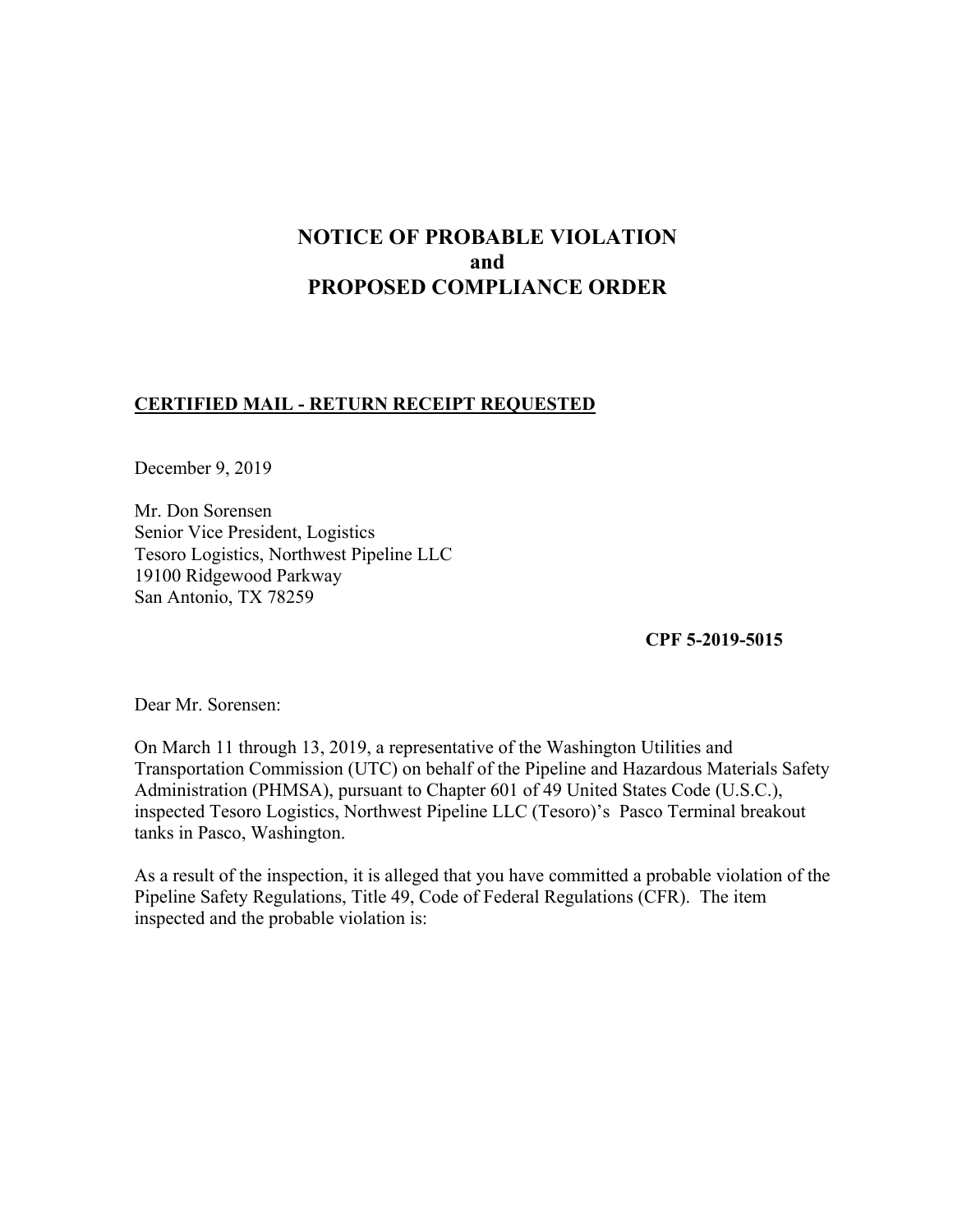### **1. § 195.402 Procedural manual for operation, maintenance and emergencies.**

**(a)** *General.* **Each operator shall prepare and follow for each pipeline system a manual of written procedures for conducting normal operations and maintenance activities and handling of abnormal operations and emergencies. This manual shall be reviewed at intervals not exceeding 15 months, but at least once each calendar year and appropriate changes made as necessary to ensure that the manual is effective. This manual shall be prepared before initial operations of a pipeline system commence, and appropriate parts shall be kept at locations where operations and maintenance activities are conducted.** 

Tesoro did not prepare and follow a manual of written procedures for conducting normal operations and maintenance activities for each pipeline system. Specifically, Tesoro failed to follow Sections 4.3.5 and 4.4.5 of its written procedures which required that "[t]he Director, Integrity shall document the disposition of each recommendation, including the engineering justification for any recommendations which were determined to not be necessary" regarding internal and external inspections of breakout tanks. During the inspection, the operator could not provide documentation for Breakout Tanks 3, 4, 9, 12 and 14 in accordance with Sections 4.3.5 and 4.4.5 of its procedures.

### Proposed Compliance Order

Under 49 U.S.C. § 60122 and 49 CFR § 190.223, you are subject to a civil penalty not to exceed \$218,647 per violation per day the violation persists, up to a maximum of \$2,186,465 for a related series of violations. For violation occurring on or after November 27, 2018 and before July 31, 2019, the maximum penalty may not exceed \$213,268 per violation per day, with a maximum penalty not to exceed \$2,132,679. For violation occurring on or after November 2, 2015 and before November 27, 2018, the maximum penalty may not exceed \$209,002 per violation per day, with a maximum penalty not to exceed \$2,090,022. For violations occurring prior to November 2, 2015, the maximum penalty may not exceed \$200,000 per violation per day, with a maximum penalty not to exceed \$2,000,000 for a related series of violations.

We have reviewed the circumstances and supporting documents involved in this case, and have decided not to propose a civil penalty assessment at this time.

With respect to item one pursuant to 49 U.S.C. § 60118, the Pipeline and Hazardous Materials Safety Administration proposes to issue a Compliance Order to Tesoro Logistics, Northwest Pipeline LLC. Please refer to the *Proposed Compliance Order*, which is enclosed and made a part of this Notice.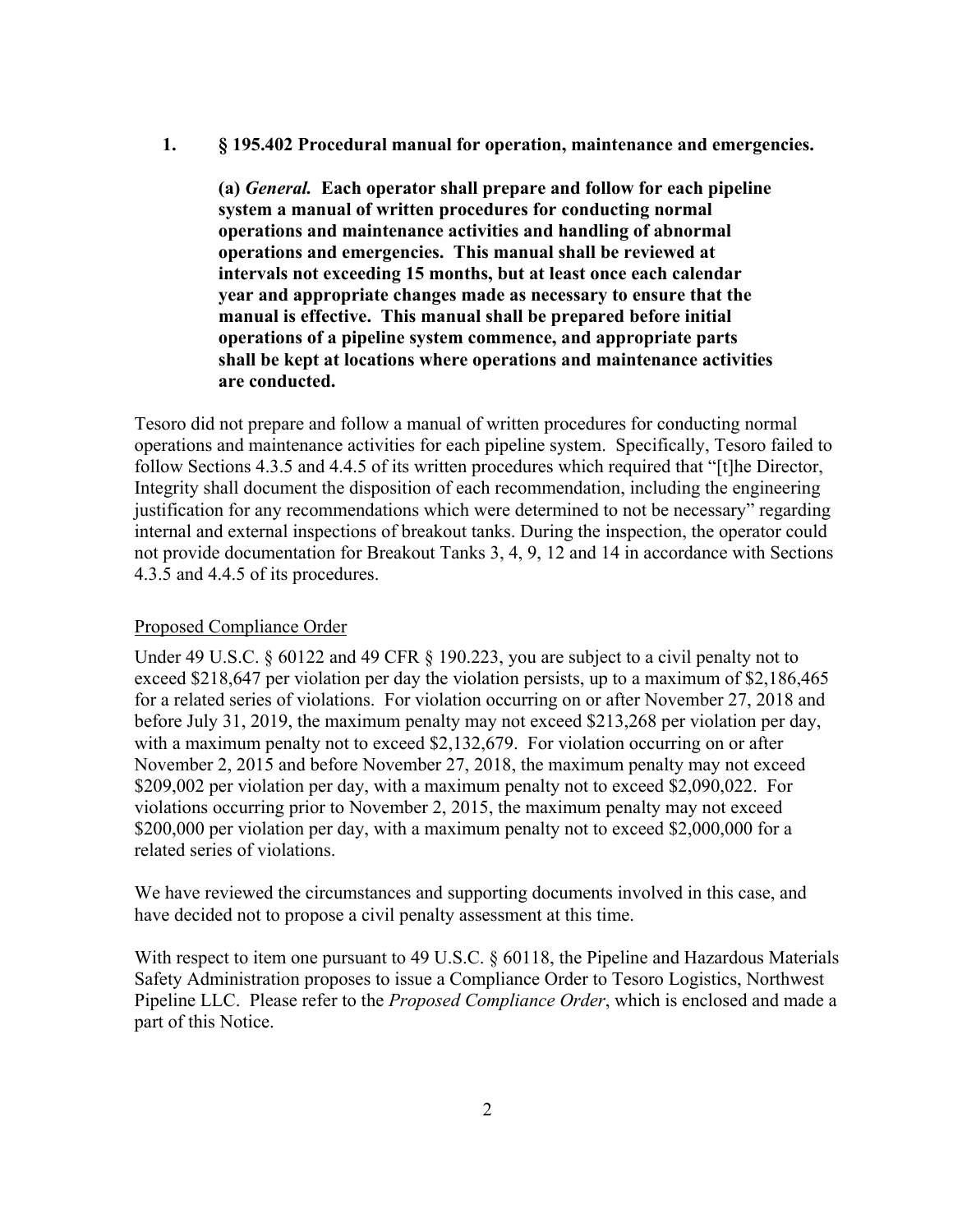### Response to this Notice

Enclosed as part of this Notice is a document entitled *Response Options for Pipeline Operators in Enforcement Proceedings*. Please refer to this document and note the response options. Be advised that all material you submit in response to this enforcement action is subject to being made publicly available. If you believe that any portion of your responsive material qualifies for confidential treatment under 5 U.S.C. 552(b), along with the complete original document you must provide a second copy of the document with the portions you believe qualify for confidential treatment redacted and an explanation of why you believe the redacted information qualifies for confidential treatment under 5 U.S.C. 552(b).

Following the receipt of this Notice, you have 30 days to submit written comments, or request a hearing under 49 CFR § 190.211. If you do not respond within 30 days of receipt of this Notice, this constitutes a waiver of your right to contest the allegations in this Notice and authorizes the Associate Administrator for Pipeline Safety to find facts as alleged in this Notice without further notice to you and to issue a Final Order. If you are responding to this Notice, we propose that you submit your correspondence to my office within 30 days from receipt of this Notice. This period may be extended by written request for good cause.

In your correspondence on this matter, please refer to **CPF 5-2019-5015** and, for each document you submit, please provide a copy in electronic format whenever possible.

Sincerely,

Dustin Hubbard Director, Western Region Pipeline and Hazardous Materials Safety Administration

Enclosures: *Proposed Compliance Order Response Options for Pipeline Operators in Enforcement Proceedings* 

cc: PHP-60 Compliance Registry PHP-500 A. Ceartin (#166461) Sean Mayo, Pipeline Safety Director, Washington Utilities and Transportation Commission